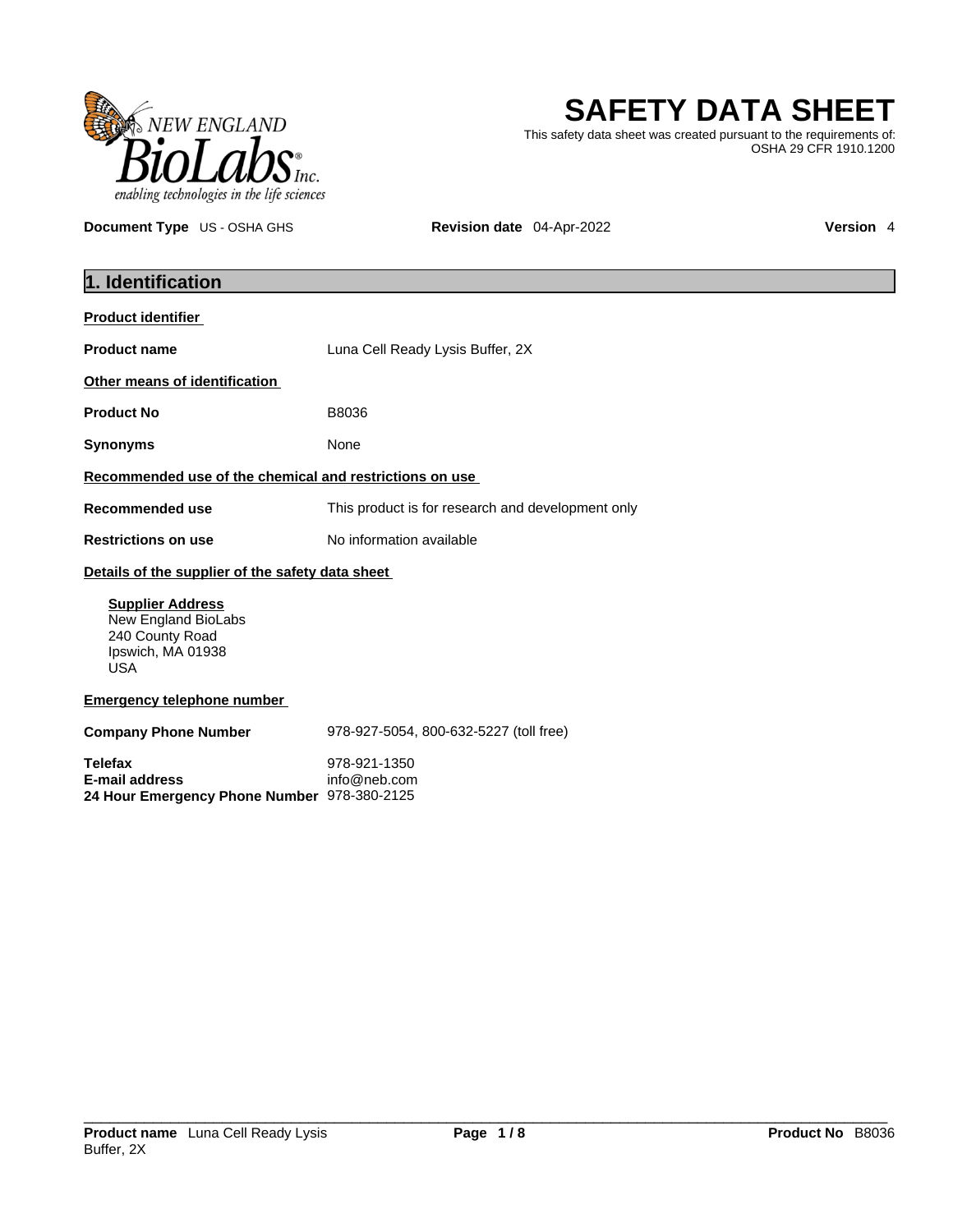## **2. Hazard(s) identification**

#### **Classification**

This chemical is not considered hazardous by the 2012 OSHA Hazard Communication Standard (29 CFR 1910.1200)

#### **Hazards not otherwise classified (HNOC)**

Not applicable

## **Label elements**

## **Hazard statements**

This chemical is not considered hazardous by the 2012 OSHA Hazard Communication Standard (29 CFR 1910.1200)

The product contains no substances which at their given concentration, are considered to be hazardous to health.

**Appearance** Blue **Physical state** Liquid **Odor** None

## **Other information**

No information available.

## **3. Composition/information on ingredients**

#### **Substance**

Not applicable.

## **Mixture**

The product contains no substances which at their given concentration, are considered to be hazardous to health

| 4. First-aid measures |  |  |
|-----------------------|--|--|
|                       |  |  |

## **Description of first aid measures**

| <b>Inhalation</b>                                           | Remove to fresh air.                                                                                                    |
|-------------------------------------------------------------|-------------------------------------------------------------------------------------------------------------------------|
| Eye contact                                                 | Rinse thoroughly with plenty of water for at least 15 minutes, lifting lower and upper eyelids.<br>Consult a physician. |
| <b>Skin contact</b>                                         | Wash skin with soap and water.                                                                                          |
| Ingestion                                                   | Rinse mouth.                                                                                                            |
| Most important symptoms and effects, both acute and delayed |                                                                                                                         |

**Symptoms** No information available.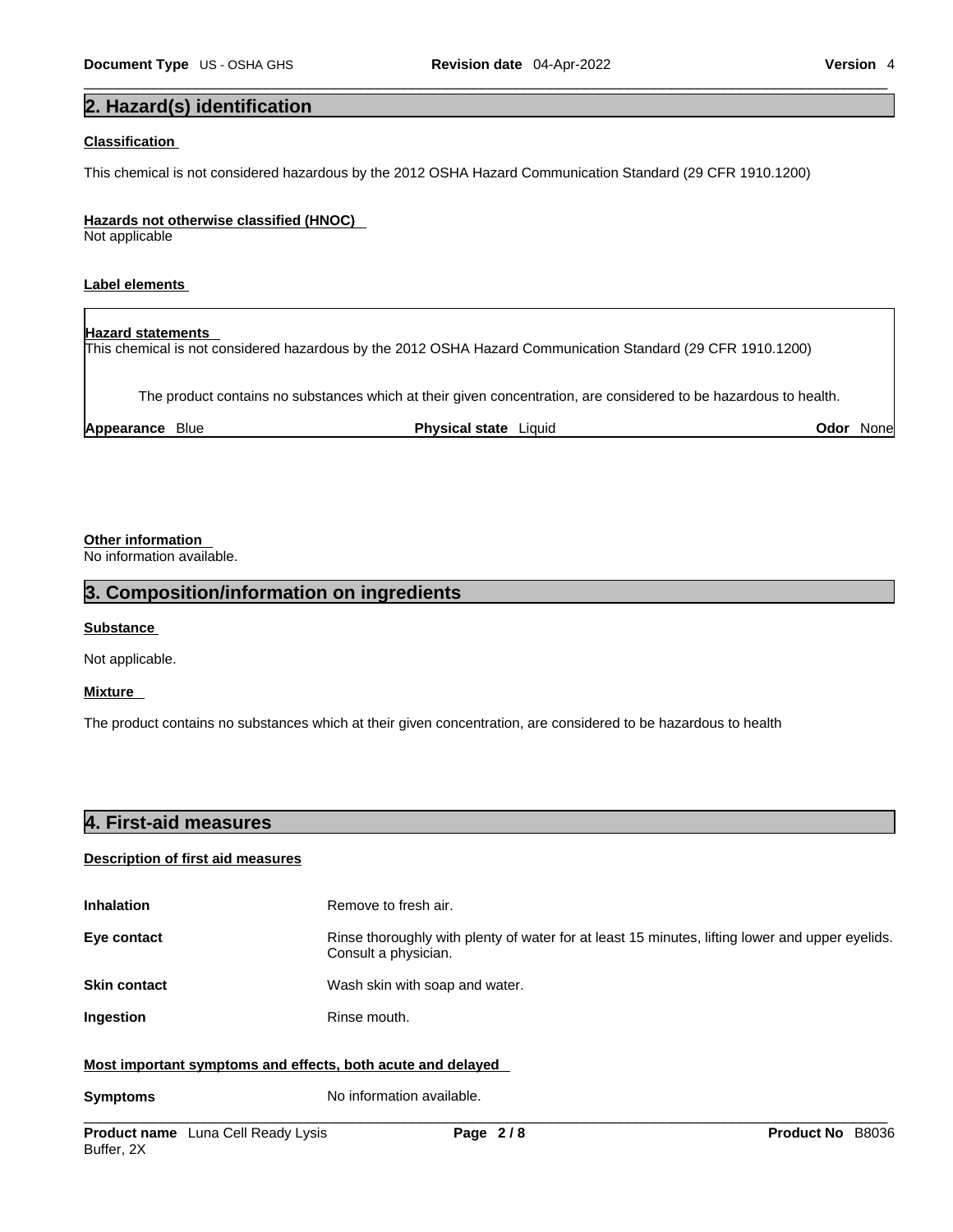#### **Indication of any immediate medical attention and special treatment needed**

**Note to physicians** Treat symptomatically.

## **5. Fire-fighting measures**

| <b>Suitable Extinguishing Media</b>                               | Use extinguishing measures that are appropriate to local circumstances and the<br>surrounding environment.                            |
|-------------------------------------------------------------------|---------------------------------------------------------------------------------------------------------------------------------------|
| <b>Large Fire</b>                                                 | CAUTION: Use of water spray when fighting fire may be inefficient.                                                                    |
| Unsuitable extinguishing media                                    | Do not scatter spilled material with high pressure water streams.                                                                     |
| Specific hazards arising from the<br>chemical                     | No information available.                                                                                                             |
| <b>Explosion data</b><br>Sensitivity to mechanical impact None.   |                                                                                                                                       |
| Sensitivity to static discharge                                   | None.                                                                                                                                 |
| Special protective equipment and<br>precautions for fire-fighters | Firefighters should wear self-contained breathing apparatus and full firefighting turnout<br>gear. Use personal protection equipment. |

## **6. Accidental release measures**

**Personal precautions, protective equipment and emergency procedures**

**Personal precautions** Ensure adequate ventilation.

## **Methods and material for containment and cleaning up**

**Methods for containment** Prevent further leakage or spillage if safe to do so. **Methods for cleaning up** Pick up and transfer to properly labeled containers.

## **7. Handling and storage**

# **Precautions for safe handling Advice on safe handling** Handle in accordance with good industrial hygiene and safety practice. **Conditions for safe storage, including any incompatibilities Storage Conditions** Keep container tightly closed in a dry and well-ventilated place.

## **8. Exposure controls/personal protection**

#### **Control parameters**

**Exposure Limits** This product, as supplied, does not contain any hazardous materials with occupational exposure limits established by the region specific regulatory bodies.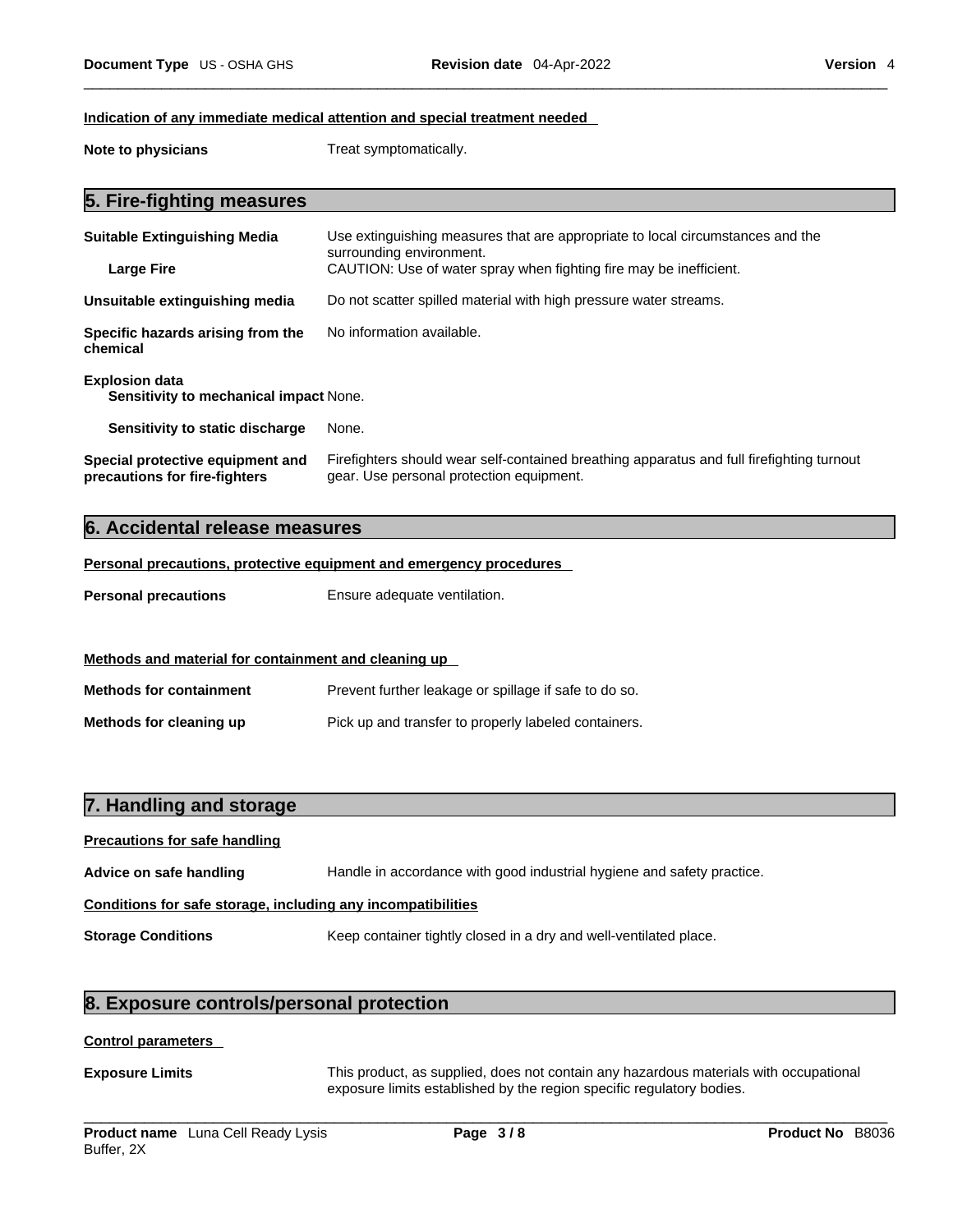## **Appropriate engineering controls**

| <b>Engineering controls</b>           | Showers<br>Eyewash stations<br>Ventilation systems.                                                                                                                         |
|---------------------------------------|-----------------------------------------------------------------------------------------------------------------------------------------------------------------------------|
|                                       | Individual protection measures, such as personal protective equipment                                                                                                       |
| <b>Eye/face protection</b>            | No special protective equipment required.                                                                                                                                   |
| Skin and body protection              | No special protective equipment required.                                                                                                                                   |
| <b>Respiratory protection</b>         | No protective equipment is needed under normal use conditions. If exposure limits are<br>exceeded or irritation is experienced, ventilation and evacuation may be required. |
| <b>General hygiene considerations</b> | Handle in accordance with good industrial hygiene and safety practice.                                                                                                      |

## **9. Physical and chemical properties**

## **Information on basic physical and chemical properties**

| information on basic physical and chemical properties |                          |                  |
|-------------------------------------------------------|--------------------------|------------------|
| <b>Physical state</b>                                 | Liquid                   |                  |
| Appearance                                            | <b>Blue</b>              |                  |
| Color                                                 | No information available |                  |
| Odor                                                  | None                     |                  |
| <b>Odor threshold</b>                                 | No information available |                  |
|                                                       |                          |                  |
| <b>Property</b>                                       | <b>Values</b>            | Remarks • Method |
| рH                                                    | 7.4                      |                  |
| Melting point / freezing point                        | No data available        | None known       |
| Initial boiling point and boiling                     | No data available        | None known       |
| range                                                 |                          |                  |
| <b>Flash point</b>                                    | No data available        | None known       |
| <b>Evaporation rate</b>                               | No data available        | None known       |
| Flammability (solid, gas)                             | No data available        | None known       |
| <b>Flammability Limit in Air</b>                      |                          | None known       |
| <b>Upper flammability or explosive</b>                | No data available        |                  |
| <b>limits</b>                                         |                          |                  |
| Lower flammability or explosive                       | No data available        |                  |
| limits                                                |                          |                  |
| Vapor pressure                                        | No data available        | None known       |
| Vapor density                                         | No data available        | None known       |
| <b>Relative density</b>                               | No data available        | None known       |
| <b>Water solubility</b>                               | No data available        | None known       |
| Solubility(ies)                                       | No data available        | None known       |
| <b>Partition coefficient</b>                          | No data available        | None known       |
| <b>Autoignition temperature</b>                       | No data available        | None known       |
| <b>Decomposition temperature</b>                      |                          | None known       |
| <b>Kinematic viscosity</b>                            | No data available        | None known       |
| <b>Dynamic viscosity</b>                              | No data available        | None known       |
|                                                       |                          |                  |
| <b>Other information</b>                              | No information available |                  |
| <b>Explosive properties</b>                           | No information available |                  |
| <b>Oxidizing properties</b>                           |                          |                  |
| <b>Softening point</b>                                | No information available |                  |
| Molecular weight                                      | No information available |                  |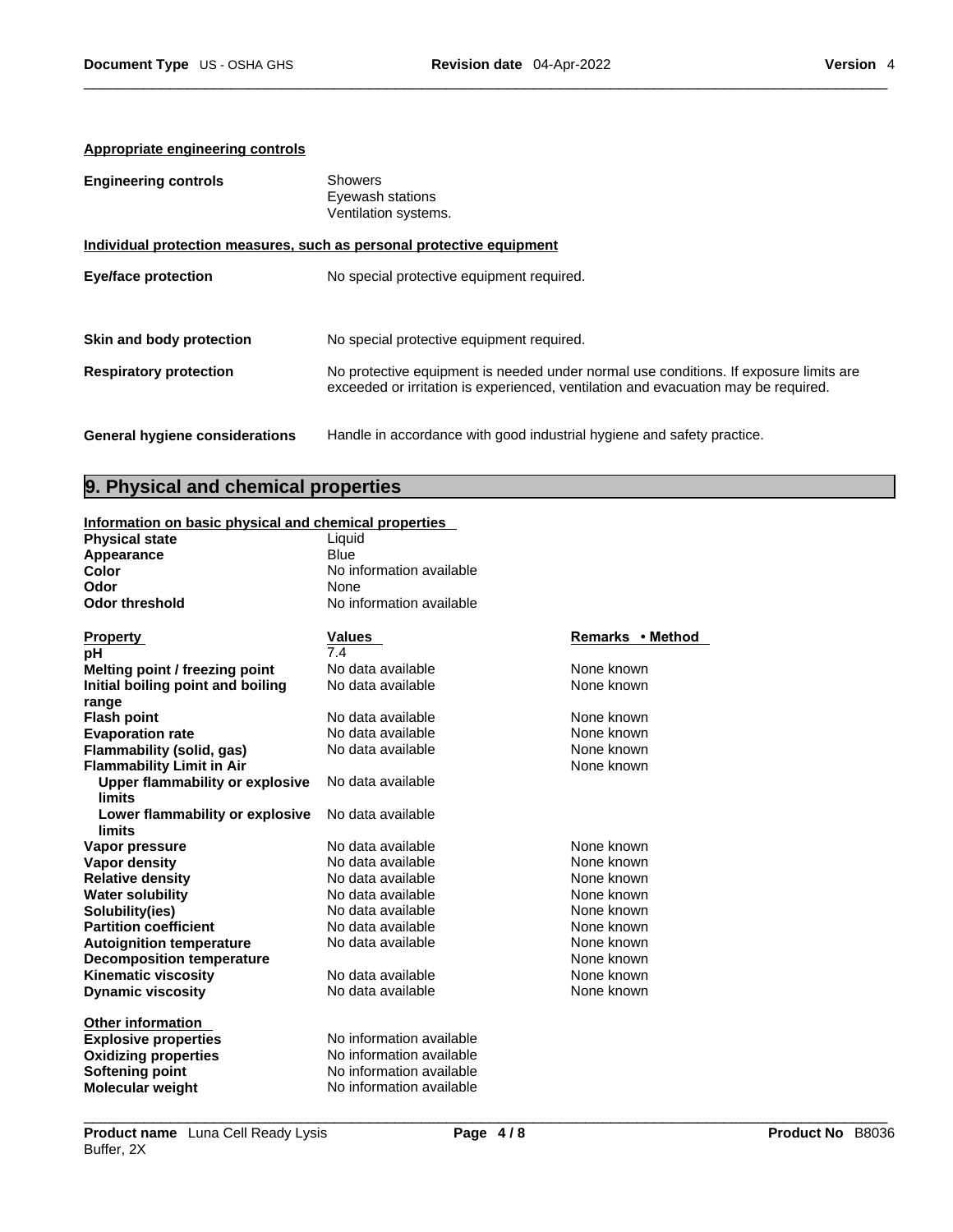| <b>VOC Content (%)</b> |  |
|------------------------|--|
| <b>Liquid Density</b>  |  |
| <b>Bulk density</b>    |  |

## **10. Stability and reactivity**

| <b>Reactivity</b>                                                       | No information available.                 |
|-------------------------------------------------------------------------|-------------------------------------------|
| <b>Chemical stability</b>                                               | Stable under normal conditions.           |
| <b>Possibility of hazardous reactions</b> None under normal processing. |                                           |
| <b>Conditions to avoid</b>                                              | None known based on information supplied. |
| Incompatible materials                                                  | None known based on information supplied. |
|                                                                         |                                           |

**No information available No information available No information available** 

**Hazardous decomposition products** None known based on information supplied.

# **11. Toxicological information**

## **Information on likely routes of exposure**

| <b>Inhalation</b>                        | Specific test data for the substance or mixture is not available.                          |
|------------------------------------------|--------------------------------------------------------------------------------------------|
| Eye contact                              | Specific test data for the substance or mixture is not available.                          |
| <b>Skin contact</b>                      | Specific test data for the substance or mixture is not available.                          |
| Ingestion                                | Specific test data for the substance or mixture is not available.                          |
|                                          | Symptoms related to the physical, chemical and toxicological characteristics               |
| Symptoms                                 | No information available.                                                                  |
| <b>Acute toxicity</b>                    |                                                                                            |
| <b>Numerical measures of toxicity</b>    |                                                                                            |
|                                          |                                                                                            |
|                                          | Delayed and immediate effects as well as chronic effects from short and long-term exposure |
| <b>Skin corrosion/irritation</b>         | No information available.                                                                  |
| Serious eye damage/eye irritation        | No information available.                                                                  |
| <b>Respiratory or skin sensitization</b> | No information available.                                                                  |
| Germ cell mutagenicity                   | No information available.                                                                  |
| Carcinogenicity                          | No information available.                                                                  |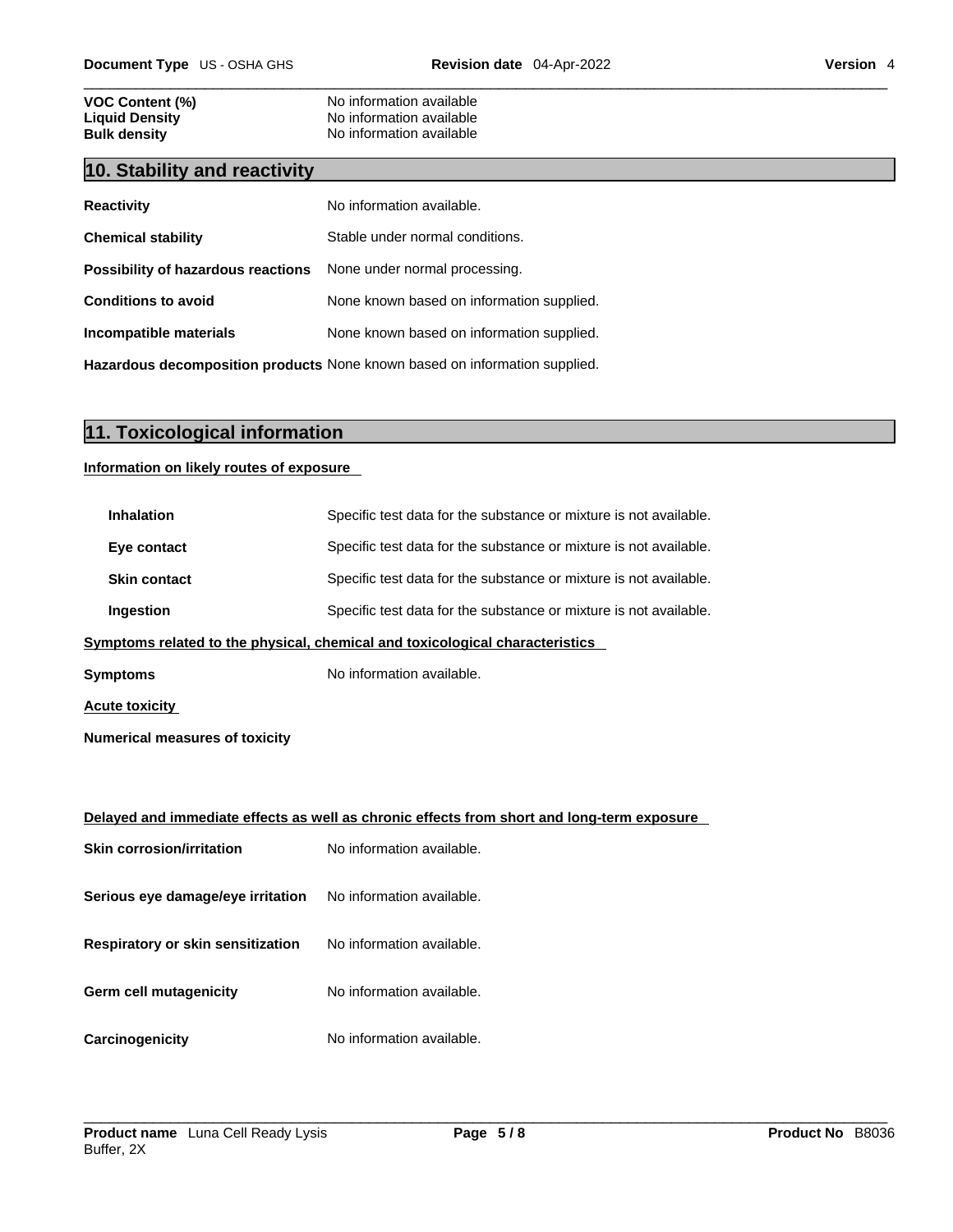| <b>Reproductive toxicity</b> | No information available. |
|------------------------------|---------------------------|
| STOT - single exposure       | No information available. |
| STOT - repeated exposure     | No information available. |
| <b>Aspiration hazard</b>     | No information available. |
| Other adverse effects        | No information available. |
| Interactive effects          | No information available. |

# **12. Ecological information**

## **Ecotoxicity**

| Persistence and degradability | No information available.          |
|-------------------------------|------------------------------------|
| <b>Bioaccumulation</b>        | There is no data for this product. |
| Other adverse effects         | No information available.          |

| 13. Disposal considerations            |                                                                                                                    |
|----------------------------------------|--------------------------------------------------------------------------------------------------------------------|
| Waste treatment methods                |                                                                                                                    |
| Waste from residues/unused<br>products | Dispose of in accordance with local regulations. Dispose of waste in accordance with<br>environmental legislation. |

| <b>Contaminated packaging</b> | Do not reuse empty containers. |
|-------------------------------|--------------------------------|
|-------------------------------|--------------------------------|

# **14. Transport information**

| <b>DOT</b>  | Not regulated |
|-------------|---------------|
| <b>TDG</b>  | Not regulated |
| <b>MEX</b>  | Not regulated |
| ICAO (air)  | Not regulated |
| <b>IATA</b> | Not regulated |
| <b>IMDG</b> | Not regulated |
| RID         | Not regulated |
| <b>ADR</b>  | Not regulated |
|             |               |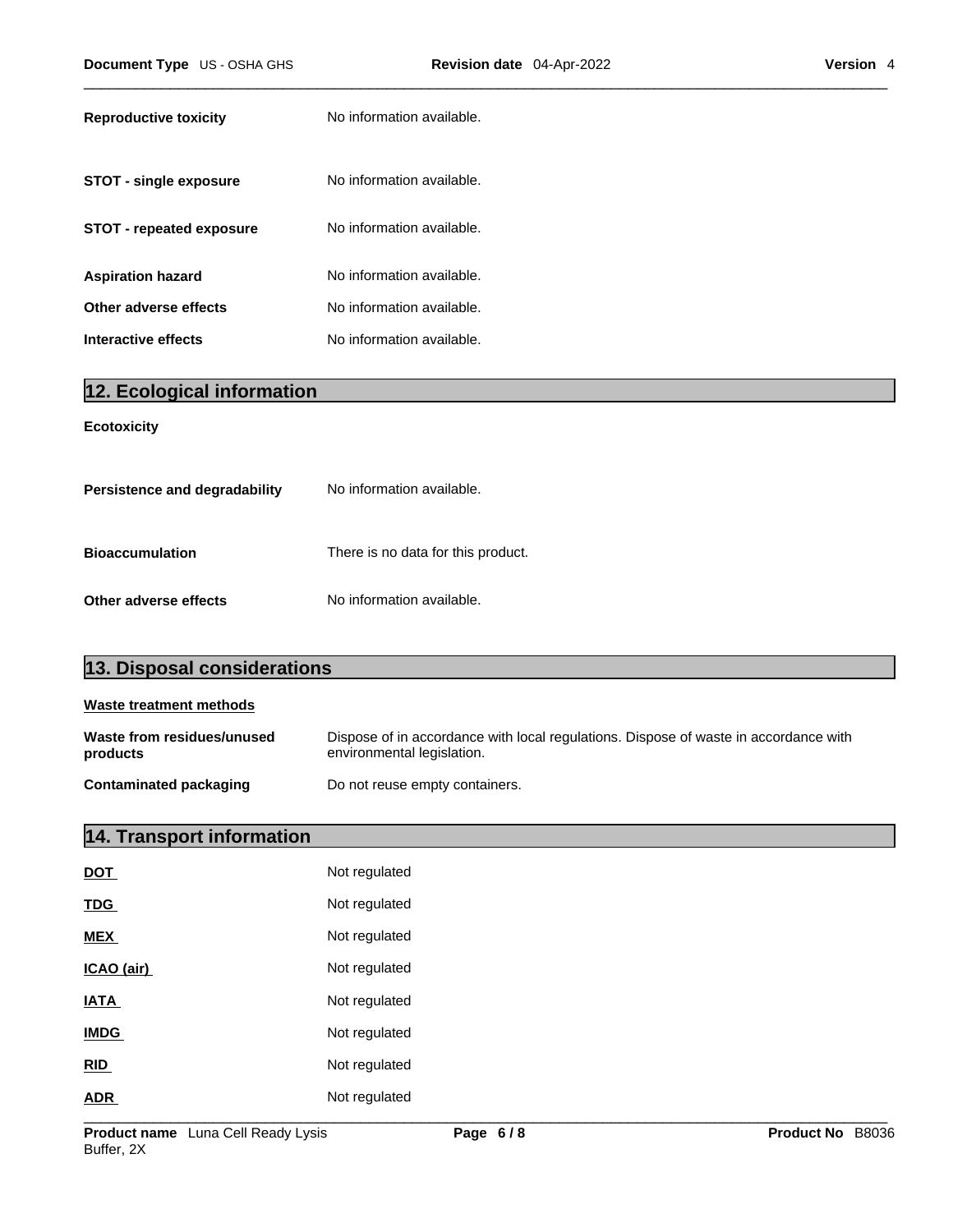**ADN** Not regulated

## **15. Regulatory information**

## **International Inventories**

| <b>TSCA</b>          | Contact supplier for inventory compliance status. |
|----------------------|---------------------------------------------------|
| <b>DSL/NDSL</b>      | Contact supplier for inventory compliance status. |
| <b>EINECS/ELINCS</b> | Contact supplier for inventory compliance status. |
| <b>ENCS</b>          | Contact supplier for inventory compliance status. |
| <b>IECSC</b>         | Contact supplier for inventory compliance status. |
| <b>KECL</b>          | Contact supplier for inventory compliance status. |
| <b>PICCS</b>         | Contact supplier for inventory compliance status. |
| <b>AIIC</b>          | Contact supplier for inventory compliance status. |
| <b>NZIoC</b>         | Contact supplier for inventory compliance status. |

 **Legend:** 

 **TSCA** - United States Toxic Substances Control Act Section 8(b) Inventory

 **DSL/NDSL** - Canadian Domestic Substances List/Non-Domestic Substances List

 **EINECS/ELINCS** - European Inventory of Existing Chemical Substances/European List of Notified Chemical Substances

 **ENCS** - Japan Existing and New Chemical Substances

 **IECSC** - China Inventory of Existing Chemical Substances

 **KECL** - Korean Existing and Evaluated Chemical Substances

 **PICCS** - Philippines Inventory of Chemicals and Chemical Substances

 **AICS** - Australian Inventory of Chemical Substances

 **NZIoC** - New Zealand Inventory of Chemicals

## **US Federal Regulations**

## **SARA 313**

Section 313 of Title III of the Superfund Amendments and Reauthorization Act of 1986 (SARA). This product does not contain any chemicals which are subject to the reporting requirements of the Act and Title 40 of the Code of Federal Regulations, Part 372.

## **SARA 311/312 Hazard Categories**

Should this product meet EPCRA 311/312 Tier reporting criteria at 40 CFR 370, refer to Section 2 of this SDS for appropriate classifications.

#### **CWA (Clean WaterAct)**

This product does not contain any substances regulated as pollutants pursuant to the Clean Water Act (40 CFR 122.21 and 40 CFR 122.42).

## **CERCLA**

This material, as supplied, does not contain any substances regulated as hazardous substances under the Comprehensive Environmental Response Compensation and Liability Act (CERCLA) (40 CFR 302) or the Superfund Amendments and Reauthorization Act (SARA) (40 CFR 355). There may be specific reporting requirements at the local, regional, or state level pertaining to releases of this material.

## **US State Regulations**

## **California Proposition 65**

This product does not contain any Proposition 65 chemicals.

## **U.S. State Right-to-Know Regulations**